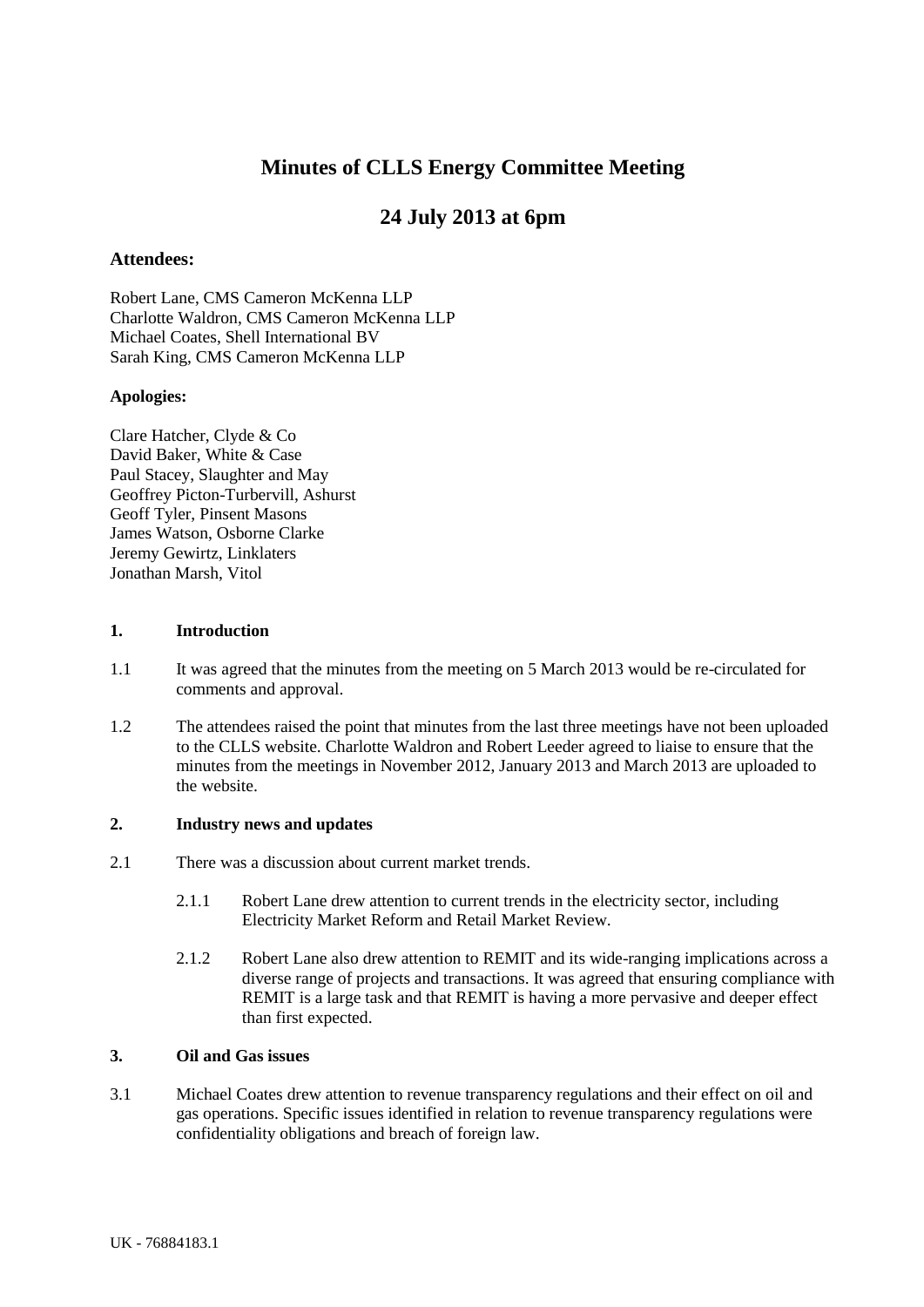## **4. Review and consideration of live consultations in the energy sector (please see the Appendix for further detail)**

- 4.1 It was noted that the majority of consultations were broadly policy based consultations rather than legal consultations.
- 4.2 It was noted that it is useful for the group to receive a list of live consultations and that the current list reflects an interesting range of live issues, including REMIT and Electricity Market Reform.

## **5. Any other business**

5.1 Robert Leeder explained that a consultation on the transparency of company ownership would close in September. It was agreed that this might be of interest to the group.

## **6. Next Meeting**

6.1 The next meeting was set for mid September.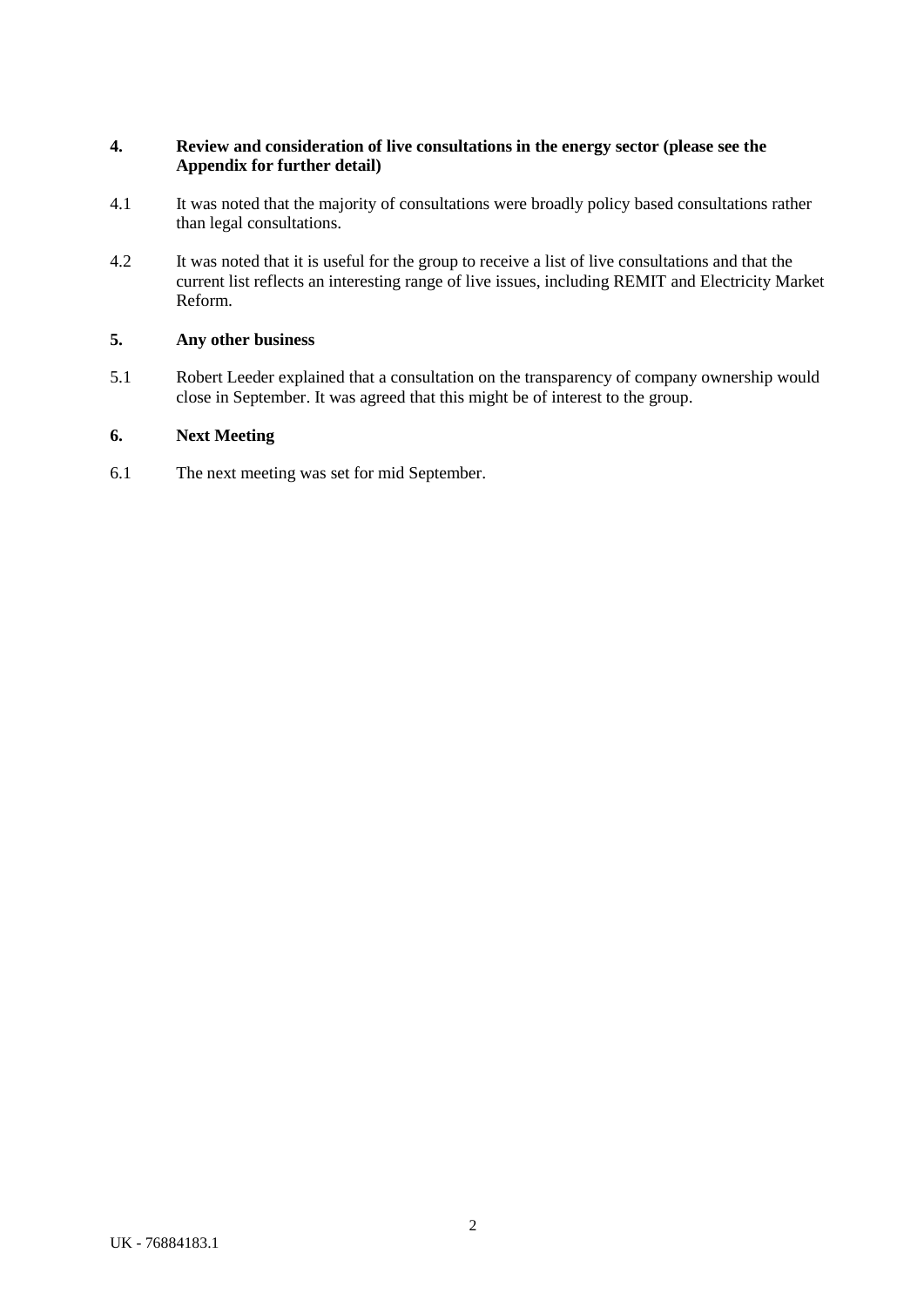## **APPENDIX**

## **Review and consideration of live consultations in the energy sector**

#### **1. Live DECC Consultations**

- 1.1 Call for evidence: role of UK refining and fuel import sectors (see link here) closes 15 July 2013.
- 1.2 Consultation on community energy call for evidence (see link here) closes 1 August 2013.
- 1.3 Consultation on environment and climate change: balance of competences review (see link here) – closes 12 August 2013).
- 1.4 Stage 1 of the Smart Energy Code: conclusions and proposal (see link here) closes 14 August 2013.
- 1.5 Consultation on the draft Electricity Market Reform Delivery (see link here) closes 25 September 2013.
- 1.6 Transition from the Renewables Obligation to Contracts for Difference (see link here) closes 25 September 2013.
- 1.7 Consultation on energy savings opportunity scheme (see link here) closes 3 October 2013.

#### **2. Live Ofgem Consultations**

- 2.1 Open letter: Automatic rollovers in the non-domestic market call for evidence (see link here) closes 11 July 2013.
- 2.2 Competition in connections Consultation on ENWL's competition notice (see link here) closes 18 July 2013.
- 2.3 Consultation on transmission owners' proposed network access policies (see link here) closes 19 July 2013.
- 2.4 Offshore transmission proposed modifications under section 11A(2) of the Electricity Act 1989 to the licences of Offshore Transmission Owners (OFTOs) (see link here) – closes 19 July 2013.
- 2.5 Statutory consultation on changes to Electricity North West Limited's distribution licence condition CRC 14 (see link here) – closes 22 July 2013.
- 2.6 The retail market review statutory consultation on RMR domestic proposals (see link here) closes 23 July 2013.
- 2.7 Consultation on the potential requirement for new balancing services by National Grid Electricity plc (NGET) to support an uncertain mid-decade electricity security of supply outlook (see link here) – closes 26 July 2013.
- 2.8 Independent gas transporters' relative price control consultation on revising the guidance document and potential changes to special condition 1 of the IGT licence (see link  $here$ ) – closes 26 July 2013.